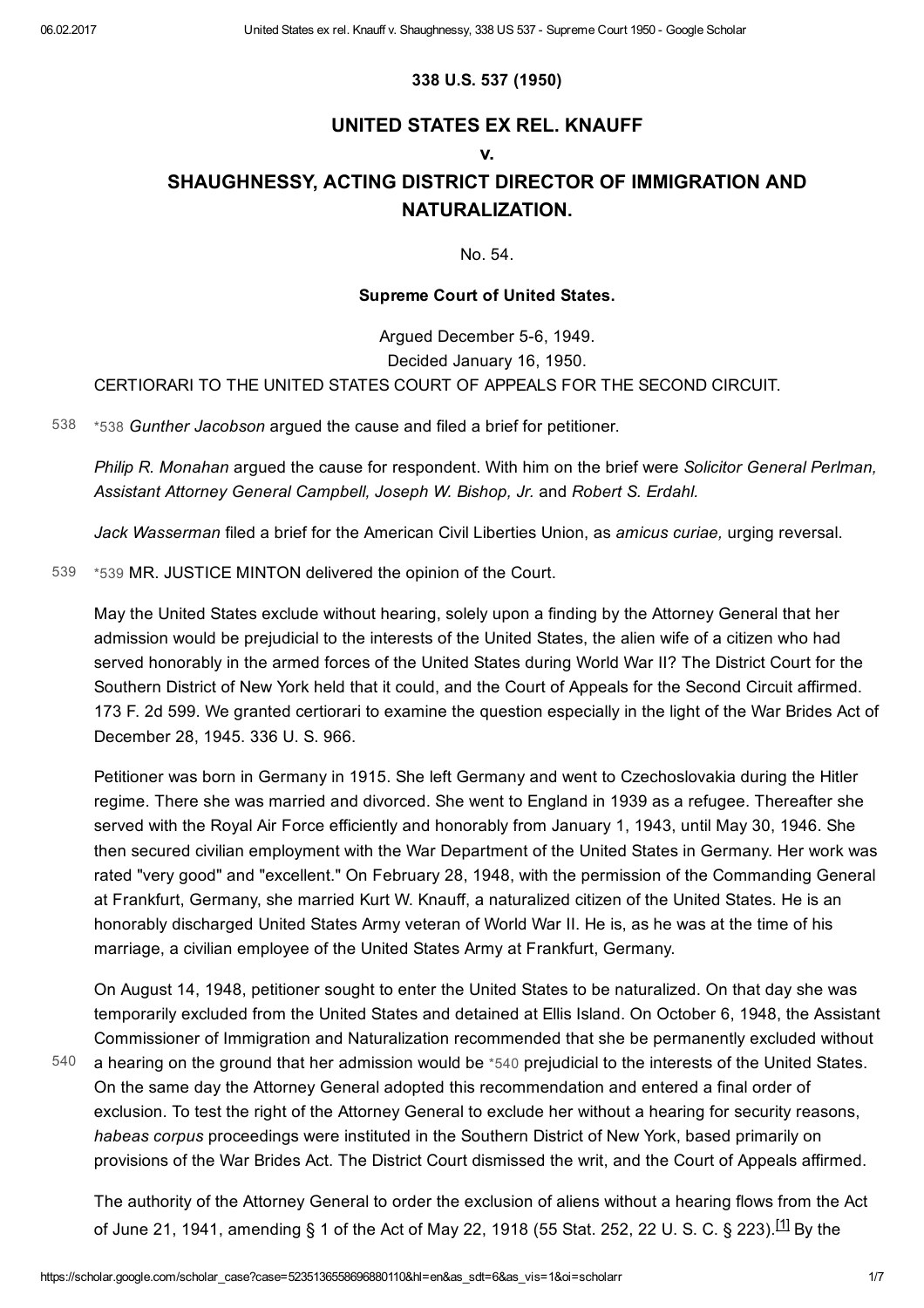#### 06.02.2017 United States ex rel. Knauff v. Shaughnessy, 338 US 537 - Supreme Court 1950 - Google Scholar

1941 amendment it was provided that the President might, upon finding that the interests of the United States required it, impose additional restrictions and prohibitions on the entry into and departure of persons from the United States during the national emergency proclaimed May 27, 1941. Pursuant to this Act of Congress the President on November 14, 1941, issued Proclamation 2523 (3 CFR, 1943 Cum. Supp., 270-272). This proclamation recited that the interests of the United States required the imposition of additional restrictions upon the entry into and [\\*541](#page-1-0) departure of persons from the country and authorized

[541](#page-1-0)

<span id="page-1-0"></span>the promulgation of regulations jointly by the Secretary of State and the Attorney General. It was also provided that no alien should be permitted to enter the United States if it were found that such entry would be prejudicial to the interests of the United States.<sup>[\[2\]](#page-5-1)</sup>

<span id="page-1-3"></span>Pursuant to the authority of this proclamation the Secretary of State and the Attorney General issued regulations governing the entry into and departure of persons from the United States during the national emergency. Subparagraphs (a) to (k) of § 175.53 of these regulations specified the classes of aliens whose entry into the United States was deemed prejudicial to the public interest. Subparagraph (b) § 175.57 provided that the Attorney General might deny an alien a hearing before a board of inquiry in special cases where he determined that the alien was excludable under the regulations on the basis of information of a confidential nature, the disclosure of which would be prejudicial to the public interest.<sup>[\[3\]](#page-5-2)</sup>

<span id="page-1-1"></span>[\\*542](#page-1-1) It was under this regulation § 175.57 (b) that petitioner was excluded by the Attorney General and denied a hearing. We are asked to pass upon the validity of this action. [542](#page-1-1)

<span id="page-1-4"></span>At the outset we wish to point out that an alien who seeks admission to this country may not do so under any claim of right. Admission of aliens to the United States is a privilege granted by the sovereign United States Government. Such privilege is granted to an alien only upon such terms as the United States shall prescribe. It must be exercised in accordance with the procedure which the United States provides. Nishimura Ekiu v. United States, 142 U. S. 651, 659; Fong Yue Ting v. United States, 149 U. S. 698, 711.

Petitioner contends that the 1941 Act and the regulations thereunder are void to the extent that they contain unconstitutional delegations of legislative power. But there is no question of inappropriate delegation of legislative power involved here. The exclusion of aliens is a fundamental act of sovereignty. The right to do so stems not alone from legislative power but is inherent in the executive power to control the foreign affairs of the nation. United States v. Curtiss-Wright Export Corp., 299 U. S. 304; Fong Yue Ting v. United States, 149 U. S. 698, 713. When Congress prescribes a procedure concerning the admissibility of aliens, it is not dealing alone with a legislative power. It is implementing an inherent executive power.

<span id="page-1-2"></span>[\\*543](#page-1-2) Thus the decision to admit or to exclude an alien may be lawfully placed with the President, who may in turn delegate the carrying out of this function to a responsible executive officer of the sovereign, such as the Attorney General. The action of the executive officer under such authority is final and conclusive. Whatever the rule may be concerning deportation of persons who have gained entry into the United States, it is not within the province of any court, unless expressly authorized by law, to review the determination of the political branch of the Government to exclude a given alien. Nishimura Ekiu v. United States, 142 U. S. 651, 659-660; Fong Yue Ting v. United States, 149 U. S. 698, 713-714; Ludecke v. Watkins, 335 U. S. 160. Cf. Yamataya v. Fisher, 189 U. S. 86, 101. Normally Congress supplies the conditions of the privilege of entry into the United States. But because the power of exclusion of aliens is also inherent in the executive department of the sovereign, Congress may in broad terms authorize the executive to exercise the power, e. g., as was done here, for the best interests of the country during a time of national emergency. Executive officers may be entrusted with the duty of specifying the procedures for carrying out the congressional intent. What was said in *Lichter v. United States*, 334 U. S. 742, 785, is equally appropriate here: [543](#page-1-2)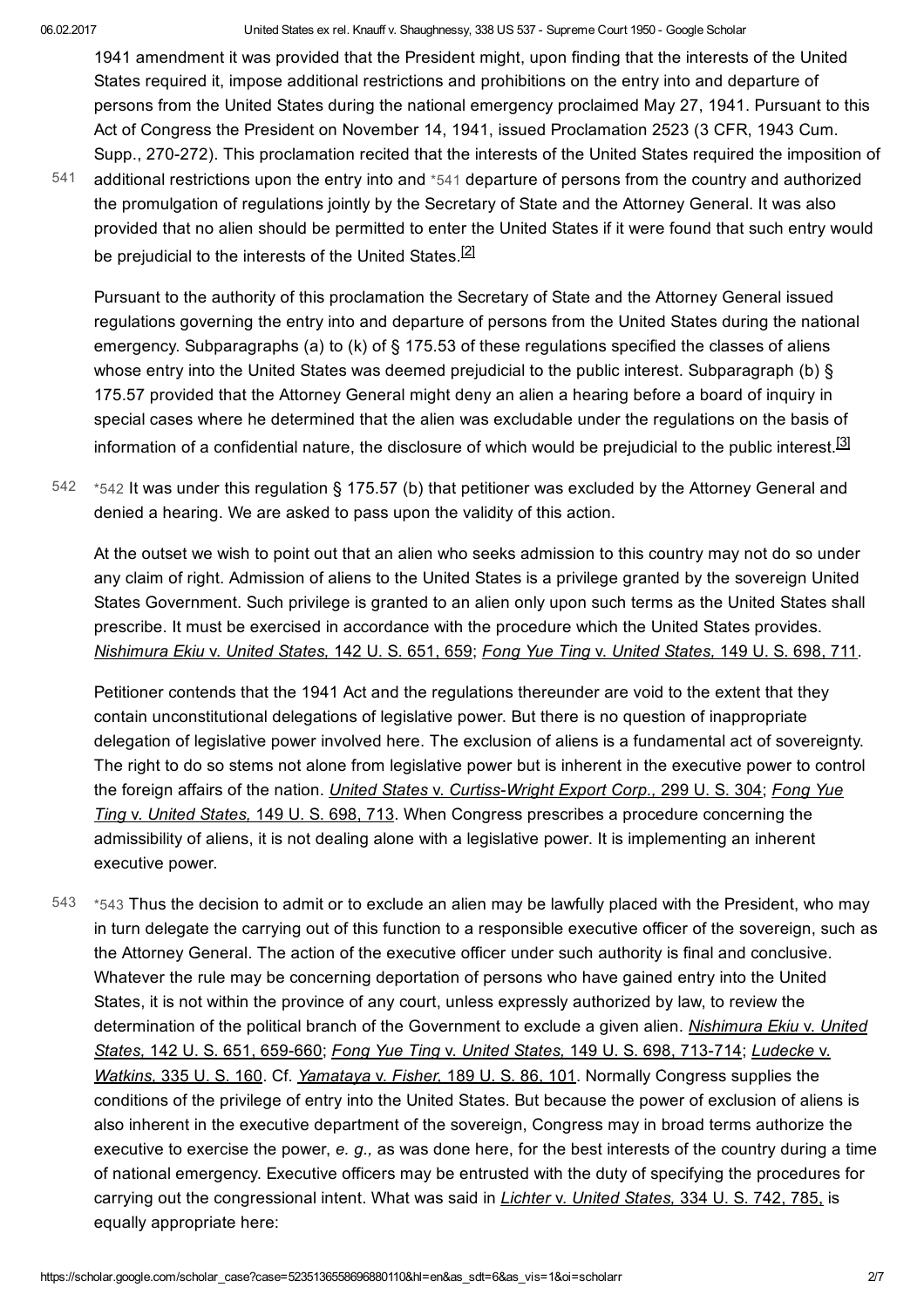06.02.2017 United States ex rel. Knauff v. Shaughnessy, 338 US 537 - Supreme Court 1950 - Google Scholar

"It is not necessary that Congress supply administrative officials with a specific formula for their guidance in a field where flexibility and the adaptation of the congressional policy to infinitely variable conditions constitute the essence of the program. . . . Standards prescribed by Congress are to be read in the light of the conditions to which they are to be applied. `They derive much meaningful content from the purpose of the Act, its factual background and the statutory context in which they appear.' "

<span id="page-2-0"></span> $544$   $*544$  Whatever the procedure authorized by Congress is, it is due process as far as an alien denied entry is concerned. Nishimura Ekiu v. United States, supra; Ludecke v. Watkins, supra.

In the particular circumstances of the instant case the Attorney General, exercising the discretion entrusted to him by Congress and the President, concluded upon the basis of confidential information that the public interest required that petitioner be denied the privilege of entry into the United States. He denied her a hearing on the matter because, in his judgment, the disclosure of the information on which he based that opinion would itself endanger the public security.

We find no substantial merit to petitioner's contention that the regulations were not "reasonable" as they were required to be by the 1941 Act. We think them reasonable in the circumstances of the period for which they were authorized, namely, the national emergency of World War II. Nor can we agree with petitioner's assertion that Proclamation 2523 (see note 2, supra) authorized only the Secretary of State, and not the Attorney General, to order the exclusion of aliens. See Presidential Proclamation 2850 of August 17, 1949 (14 Fed. Reg. 5173), amending and clarifying Proclamation 2523. We reiterate that we are dealing here with a matter of *privilege*. Petitioner had no vested *right* of entry which could be the subject of a prohibition against retroactive operation of regulations affecting her status.

[545](#page-2-1)

<span id="page-2-5"></span><span id="page-2-4"></span><span id="page-2-3"></span><span id="page-2-1"></span>It is not disputed that the Attorney General's action was pursuant to the 8 CFR regulations heretofore discussed.<sup>[\[4\]](#page-5-3)</sup> However, 22 U. S. C. § 223,<sup>[\[5\]](#page-5-4)</sup> authorizes these special restrictions on the entry of aliens only when the United States is at war or during the existence of the [\\*545](#page-2-1) national emergency proclaimed May 27, 1941.<sup>[\[6\]](#page-5-5)</sup> For ordinary times Congress has provided aliens with a hearing. 8 U. S. C. §§ 152, 153. And the contention of petitioner is that she is entitled to the statutory hearing because for purposes of the War Brides Act, within which she comes, the war terminated when the President proclaimed the cessation of hostilities.<sup>[Z]</sup> She contends that the War Brides Act, applicable portions of which are set out in the margin,<sup>[<u>8</u>]</sup> discloses a congressional intent that special restrictions on the entry of aliens should cease to apply to war brides upon the cessation of hostilities.

[546](#page-2-2)

<span id="page-2-7"></span><span id="page-2-6"></span><span id="page-2-2"></span>The War Brides Act provides that World War II is the period from December 7, 1941, until the proclaimed termination of hostilities. This has nothing to do with the period for which the regulations here acted under were [\\*546](#page-2-2) authorized. The beginning and end of the war are defined by the War Brides Act, we assume, for the purpose of ascertaining the period within which citizens must have served in the armed forces in order for their spouses and children to be entitled to the benefits of the Act. The special procedure followed in this case was authorized not only during the period of actual hostilities but during the entire war and the national emergency proclaimed May 27, 1941. The national emergency has never been terminated. Indeed, a state of war still exists. See Woods v. Miller Co., 333 U. S. 138, n. 3. Thus, the authority upon which the Attorney General acted remains in force. The Act of June 21, 1941, and the President's proclamations and the regulations thereunder are still a part of the immigration laws.

The War Brides Act does not relieve petitioner of her alien status. Indeed, she sought admission in order to be naturalized and thus to overcome her alien status. The Act relieved her of certain physical, mental, and documentary requirements and of the quota provisions of the immigration laws. But she must, as the Act requires, still be "otherwise admissible under the immigration laws." In other words, aside from the enumerated relaxations of the immigration laws she must be treated as any other alien seeking admission.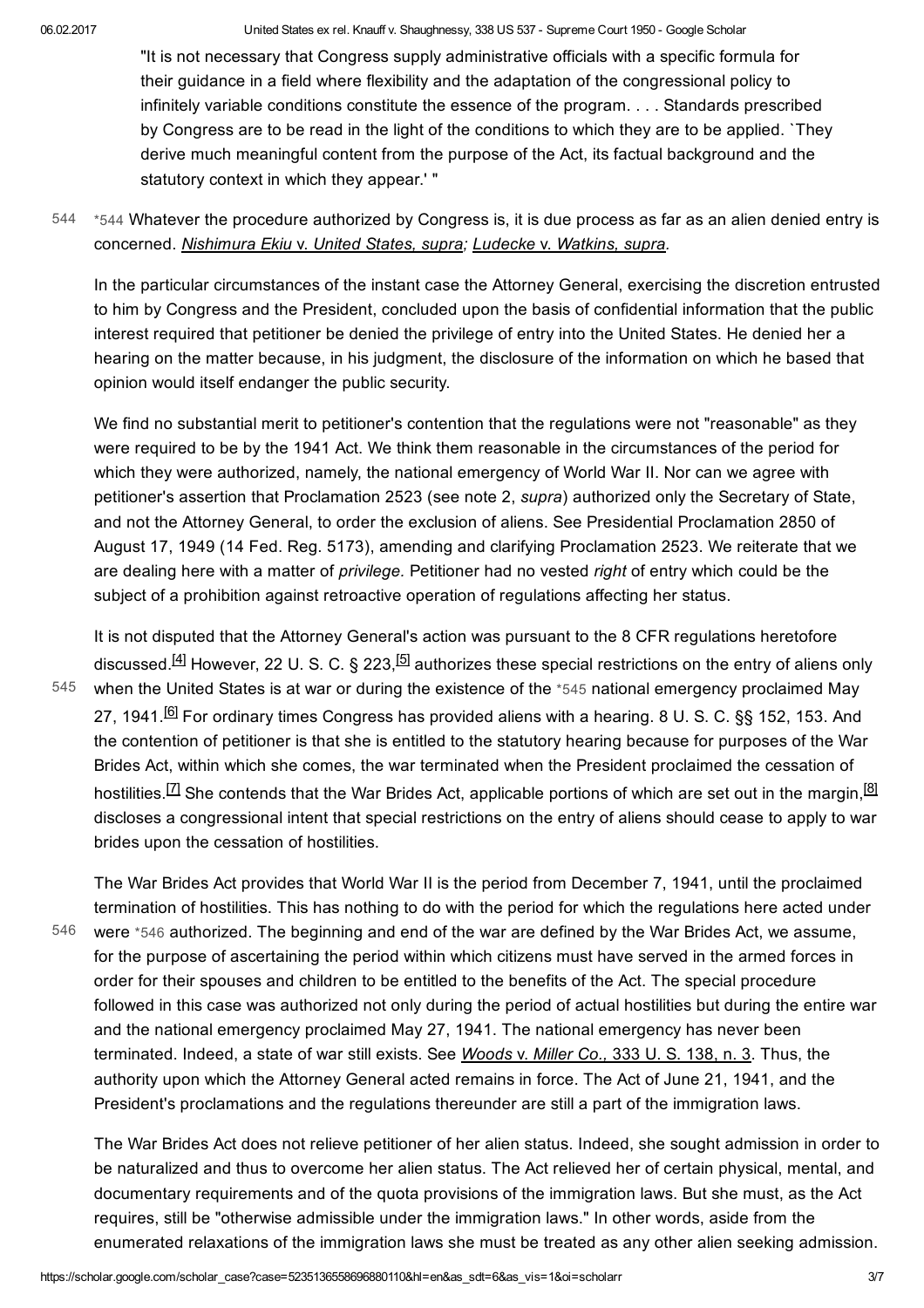06.02.2017 United States ex rel. Knauff v. Shaughnessy, 338 US 537 - Supreme Court 1950 - Google Scholar

<span id="page-3-2"></span>Under the immigration laws and regulations applicable to all aliens seeking entry into the United States during the national emergency, she was excluded by the Attorney General without a hearing. In such a case we have no authority to retry the determination of the Attorney General. *Ludecke v. Watkins*, 335 U. S. 160, 171-172.

<span id="page-3-0"></span>There is nothing in the War Brides Act or its legislative history<sup>[\[9\]](#page-6-0)</sup> to indicate that it was the purpose of Congress, [\\*547](#page-3-0) by partially suspending compliance with certain requirements and the quota provisions of the immigration laws, to relax the security provisions of the immigration laws. There is no indication that Congress intended to permit members or former members of the armed forces to marry and bring into the United States aliens that the President, acting through the Attorney General in the performance of his sworn duty, found should be denied entry for security reasons. As all other aliens, petitioner had to stand the test of security. This she failed to meet. We find no legal defect in the manner of petitioner's exclusion, and the judgment is [547](#page-3-0)

## Affirmed.

MR. JUSTICE DOUGLAS and MR. JUSTICE CLARK took no part in the consideration or decision of this case.

MR. JUSTICE FRANKFURTER, dissenting.

If the essence of statutory construction is to find the thought beneath the words, the views expressed by MR. JUSTICE JACKSON, in which I fully concur, enforce the purpose of Congress. The contrary conclusion substantially frustrates it.

Seventy years ago began the policy of excluding mentally defective aliens from admission into the United States. Thirty years ago it became our settled policy to admit even the most desirable aliens only in accordance with the quota system. By the so-called War Brides Act Congress made inroads upon both these deeplyrooted policies. (Act of December 28, 1945, 59 Stat. 659, 8 U. S. C. § 232 et seq.) It lifted the bar against the exclusion even of "physically and mentally defective aliens." It did this in favor of "alien spouses and alien minor children of citizen members who are serving or have served honorably in the armed forces of the United States during World War II." H. R. Rep. No. 1320 and S. Rep. No. 860, 79th Cong., 1st Sess. (1945).

<span id="page-3-1"></span>[\\*548](#page-3-1) This was a bounty afforded by Congress not to the alien who had become the wife of an American but to the citizen who had honorably served his country. Congress gave this bounty even though a physically or mentally defective person might thereby be added to the population of the United States. Yet it is suggested that the deepest tie that an American soldier could form may be secretly severed on the mere say-so of an official, however well-intentioned. Although five minutes of cross-examination could enable the soldier-husband to dissipate seemingly convincing information affecting the security danger of his wife, that opportunity need not be accorded. And all this, because of the literal reading of the provision of the War Brides Act that the alien spouse, though physically and mentally defective, is to be allowed to join her citizen husband "if otherwise admissible under the immigration laws." Upon that phrase is rested the whole structure of Executive regulation based on § 1 of the Act of May 22, 1918, 40 Stat. 559, as amended by the Act of June 21, 1941, 55 Stat. 252, 22 U. S. C. § 223, regarding the summary exclusion, without opportunity for a hearing, of an alien whose entry the Attorney General finds inimical to the public interest. [\[\\*\]](#page-6-1) [548](#page-3-1)

<span id="page-3-3"></span>This is not the way to read such legislation. It is true also of Acts of Congress that "The letter killeth." Legislation should not be read in such a decimating spirit unless the letter of Congress is inexorable. We are reminded from time to time that in enacting legislation Congress is not engaged in a scientific process which takes account of every contingency. Its laws are not to be read as though every *i* has to be dotted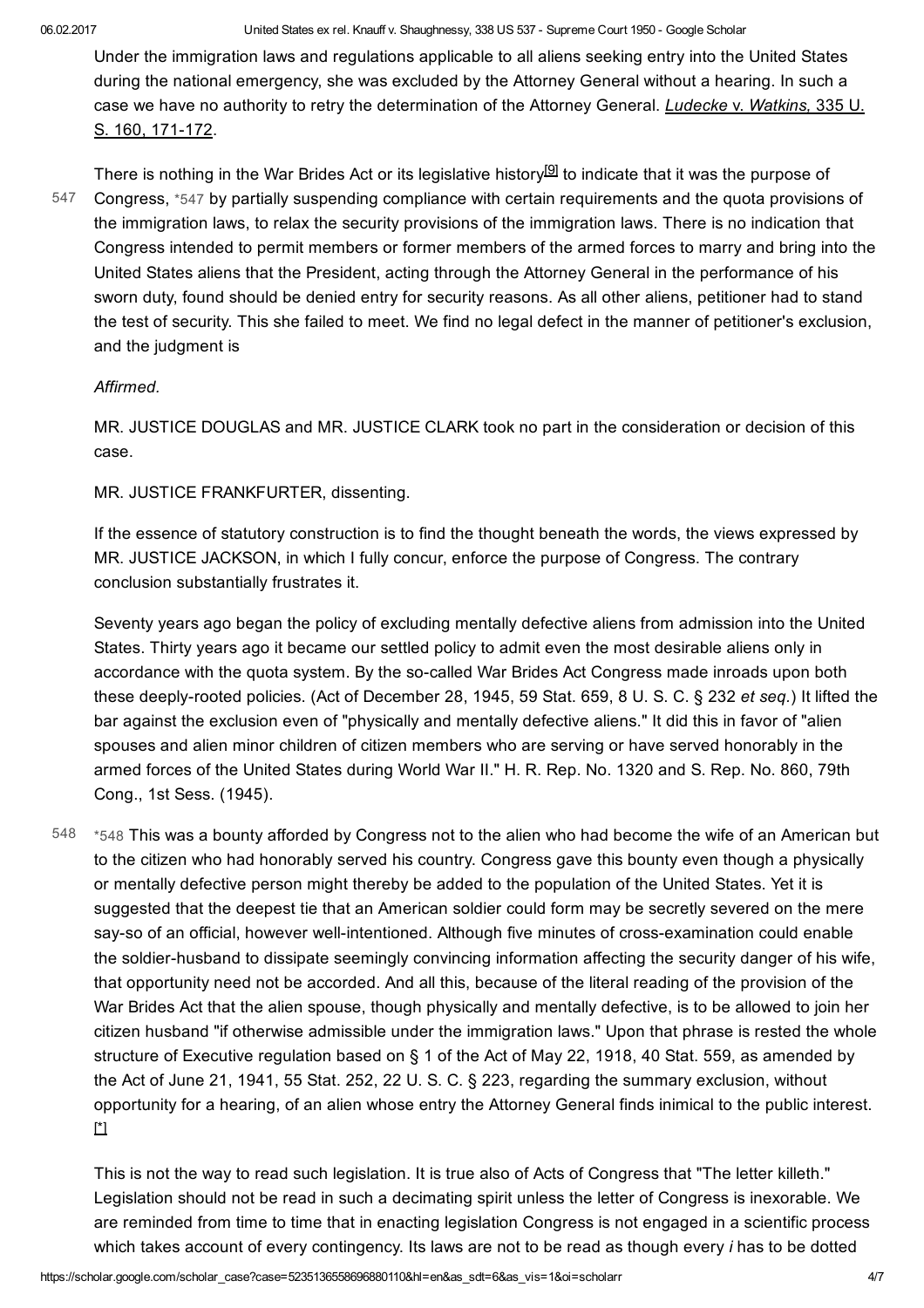- <span id="page-4-0"></span>and every  $t$  [\\*549](#page-4-0) crossed. The War Brides Act is legislation derived from the dominant regard which American society places upon the family. It is not to be assumed that Congress gave with a bountiful hand but allowed its bounty arbitrarily to be taken away. In framing and passing the War Brides Act, Congress was preoccupied with opening the door to wives acquired by American husbands during service in foreign lands. It opened the door on essentials —wives of American soldiers and perchance mothers of their children were not to run the gauntlet of administrative discretion in determining their physical and mental condition, and were to be deemed nonquota immigrants. Congress ought not to be made to appear to require that they incur the greater hazards of an informer's tale without any opportunity for its refutation, especially since considerations of national security, insofar as they are pertinent, can be amply protected by a hearing in camera. Compare Rule 46 of the Rules of Practice for Admiralty Courts during World War II, 316 U. S. 717; 328 U. S. 882, and see Haydock, Some Evidentiary Problems Posed by Atomic Energy Security Requirements, 61 Harv. L. Rev. 468, 482-83 (1948). An alien's opportunity of entry into the United States is of course a privilege which Congress may grant or withhold. But the crux of the problem before us is whether Congress, having extended the privilege for the benefit not of the alien but of her American husband, left wide open the opportunity ruthlessly to take away what it gave. [549](#page-4-0)
- <span id="page-4-1"></span>A regulation permitting such exclusion by the Attorney General's fiat—in the nature of things that high functionary must largely act on dossiers prepared by others— in the case of an alien claiming entry on his own account is one thing. To construe such regulation to be authorized and to apply in the case of the wife of an honorably [\\*550](#page-4-1) discharged American soldier is quite another thing. Had Congress spoken explicitly we would have to bow to it. Such a substantial contradiction of the congressional beneficence which is at the heart of the War Brides Act ought not to be attributed to Congress by a process of elaborate implication. Especially is this to be avoided when to do so charges Congress with an obviously harsh purpose. Due regard for the whole body of immigration laws and policies makes it singularly appropriate in construing the War Brides Act to be heedful of the admonition that "The letter killeth." [550](#page-4-1)

#### MR. JUSTICE JACKSON, whom MR. JUSTICE BLACK and MR. JUSTICE FRANKFURTER join, dissenting.

I do not question the constitutional power of Congress to authorize immigration authorities to turn back from our gates any alien or class of aliens. But I do not find that Congress has authorized an abrupt and brutal exclusion of the wife of an American citizen without a hearing.

Congress held out a promise of liberalized admission to alien brides, taken unto themselves by men serving in or honorably discharged from our armed services abroad, as the Act, set forth in the Court's opinion, indicates. The petitioning husband is honorably discharged and remained in Germany as a civilian employee. Our military authorities abroad required their permission before marriage. The Army in Germany is not without a vigilant and security-conscious intelligence service. This woman was employed by our European Command and her record is not only without blemish, but is highly praised by her superiors. The marriage of this alien woman to this veteran was approved by the Commanding General at Frankfurt-on-Main.

Now this American citizen is told he cannot bring his wife to the United States, but he will not be told why. [551](#page-4-2) [\\*551](#page-4-2) He must abandon his bride to live in his own country or forsake his country to live with his bride.

<span id="page-4-2"></span>So he went to court and sought a writ of habeas corpus, which we never tire of citing to Europe as the unanswerable evidence that our free country permits no arbitrary official detention. And the Government tells the Court that not even a court can find out why the girl is excluded. But it says we must find that Congress authorized this treatment of war brides and, even if we cannot get any reasons for it, we must say it is legal; security requires it.

Security is like liberty in that many are the crimes committed in its name. The menace to the security of this country, be it great as it may, from this girl's admission is as nothing compared to the menace to free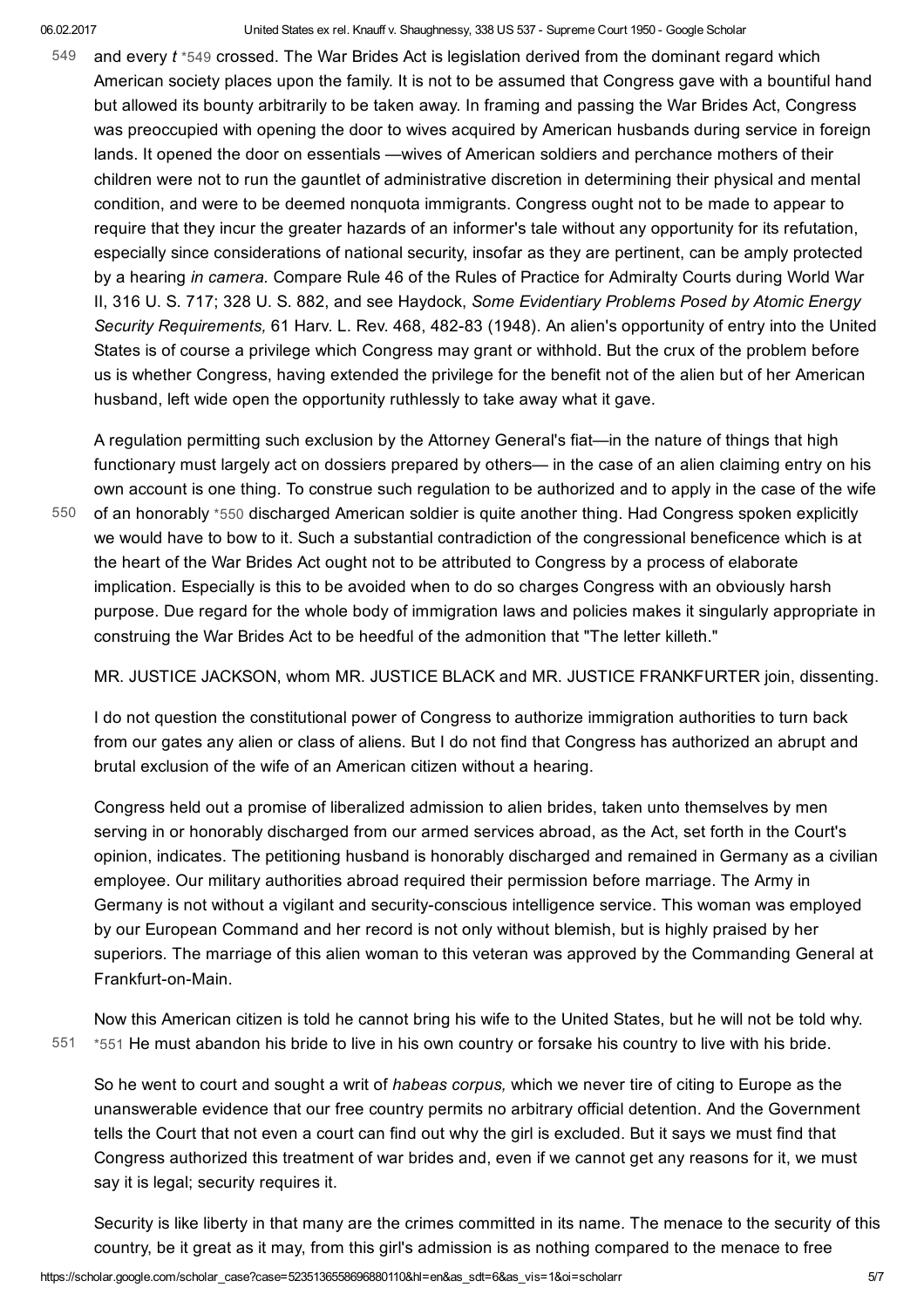06.02.2017 United States ex rel. Knauff v. Shaughnessy, 338 US 537 Supreme Court 1950 Google Scholar

institutions inherent in procedures of this pattern. In the name of security the police state justifies its arbitrary oppressions on evidence that is secret, because security might be prejudiced if it were brought to light in hearings. The plea that evidence of guilt must be secret is abhorrent to free men, because it provides a cloak for the malevolent, the misinformed, the meddlesome, and the corrupt to play the role of informer undetected and uncorrected. Cf. In re Oliver, 333 U. S. 257, 268.

I am sure the officials here have acted from a sense of duty, with full belief in their lawful power, and no doubt upon information which, if it stood the test of trial, would justify the order of exclusion. But not even they know whether it would stand this test. And anyway, as I have said before, personal confidence in the officials involved does not excuse a judge for sanctioning a procedure that is dangerously wrong in principle. Dissent in **Bowles v. United States**, 319 U. S. 33, 37.

Congress will have to use more explicit language than any yet cited before I will agree that it has authorized an administrative officer to break up the family of an [\\*552](#page-5-8) American citizen or force him to keep his wife by becoming an exile. Likewise, it will have to be much more explicit before I can agree that it authorized a finding of serious misconduct against the wife of an American citizen without notice of charges, evidence of guilt and a chance to meet it. [552](#page-5-8)

<span id="page-5-8"></span>I should direct the Attorney General either to produce his evidence justifying exclusion or to admit Mrs. Knauff to the country.

<span id="page-5-0"></span>[\[1\]](#page-0-3) "When the United States is at war or during the existence of the national emergency proclaimed by the President on May 27, 1941, or as to aliens whenever there exists a state of war between, or among, two or more states, and the President shall find that the interests of the United States require that restrictions and prohibitions in addition to those provided otherwise than by this Act be imposed upon the departure of persons from and their entry into the United States, and shall make public proclamation thereof, it shall, until otherwise ordered by the President or Congress, be unlawful—

"(a) For any alien to depart from or enter or attempt to depart from or enter the United States except under such reasonable rules, regulations, and orders, and subject to such limitations and exceptions as the President shall prescribe . . . ."

<span id="page-5-1"></span>[\[2\]](#page-1-3) "(3) After the effective date of the rules and regulations hereinafter authorized, no alien shall enter or attempt to enter the United States unless he is in possession of a valid unexpired permit to enter issued by the Secretary of State, or by an appropriate officer designated by the Secretary of State, or is exempted from obtaining a permit to enter in accordance with the rules and regulations which the Secretary of State, with the concurrence of the Attorney General, is hereby authorized to prescribe in execution of these rules, regulations, and orders.

"No alien shall be permitted to enter the United States if it appears to the satisfaction of the Secretary of State that such entry would be prejudicial to the interests of the United States as provided in the rules and regulations hereinbefore authorized to be prescribed by the Secretary of State, with the concurrence of the Attorney General." 3 CFR, 1943 Cum. Supp., 271.

<span id="page-5-2"></span>[\[3\]](#page-1-4) "In the case of an alien temporarily excluded by an official of the Department of Justice on the ground that he is, or may be, excludable under one or more of the categories set forth in § 175.53, no hearing by a board of special inquiry shall be held until after the case is reported to the Attorney General and such a hearing is directed by the Attorney General or his representative. In any special case the alien may be denied a hearing before a board of special inquiry and an appeal from the decision of that board if the Attorney General determines that he is excludable under one of the categories set forth in § 175.53 on the basis of information of a confidential nature, the disclosure of which would be prejudicial to the public interest." 8 CFR, 1945 Supp., § 175.57 (b).

<span id="page-5-3"></span>[\[4\]](#page-2-3) See note 3, supra.

<span id="page-5-4"></span>[\[5\]](#page-2-4) See note 1, supra.

<span id="page-5-5"></span>[\[6\]](#page-2-5) And at certain other times not material here.

<span id="page-5-6"></span>[\[7\]](#page-2-6) Proclamation 2714 of December 31, 1946, 3 CFR, 1946 Supp., 77.

<span id="page-5-7"></span>[\[8\]](#page-2-7) "That notwithstanding any of the several clauses of section 3 of the Act of February 5, 1917, excluding physically and mentally defective aliens, and notwithstanding the documentary requirements of any of the immigration laws or regulations, Executive orders, or Presidential proclamations issued thereunder, alien spouses or alien children of United States citizens serving in, or having an honorable discharge certificate from the armed forces of the United States during the Second World War shall, if otherwise admissible under the immigration laws and if application for admission is made within three years of the effective date of this Act, be admitted to the United States . . . .

"SEC. 2. Regardless of section 9 of the Immigration Act of 1924, any alien admitted under section 1 of this Act shall be deemed to be a nonquota immigrant as defined in section 4 (a) of the Immigration Act of 1924.

.....